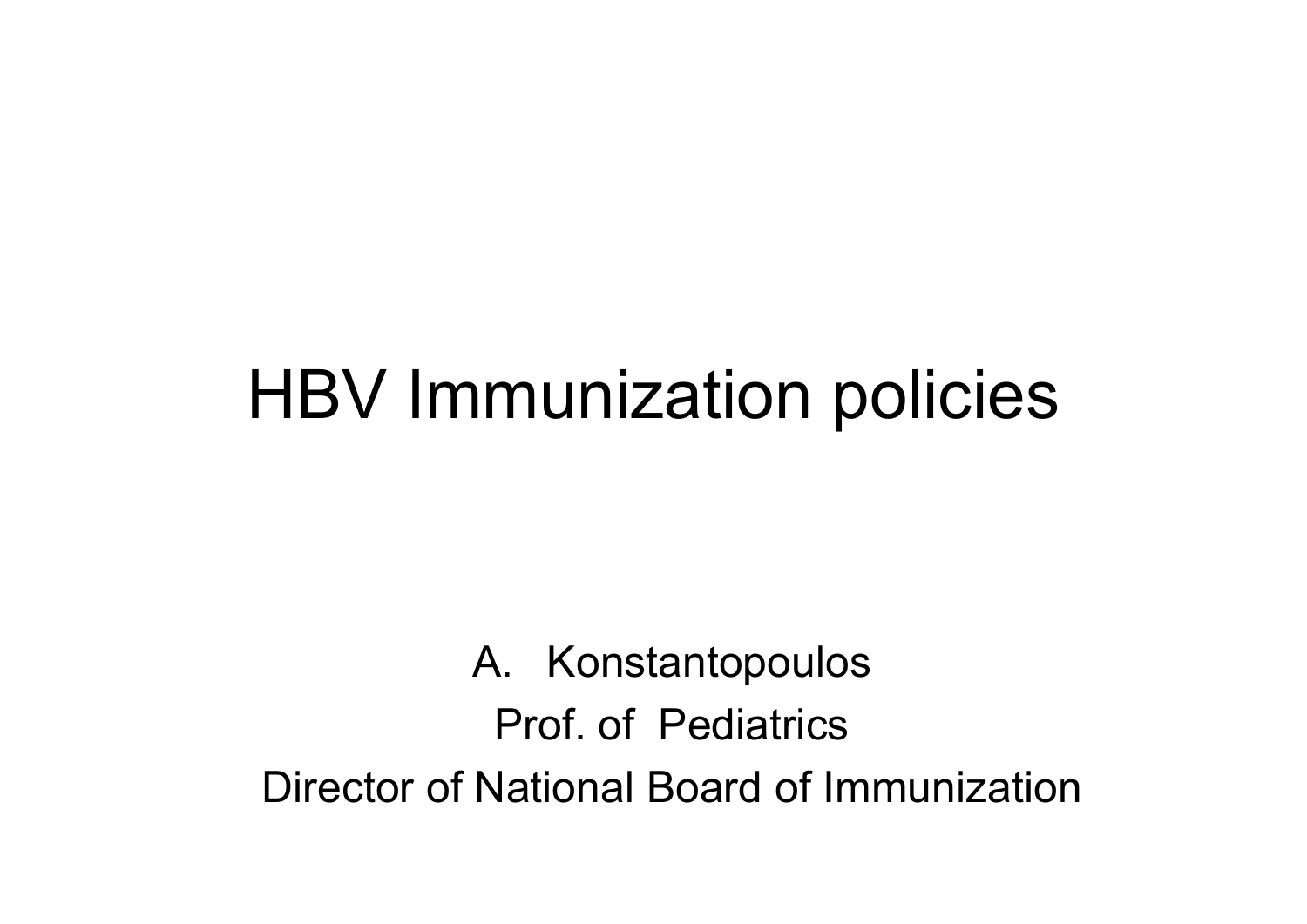#### National Board of Immunization (NBI)

- •Operates since 1982.
- •Assembles 3 – 4 times /year.
- •• Members composing this Board (N=11) were appointed on March 2007 by Minister of Health for 3 years.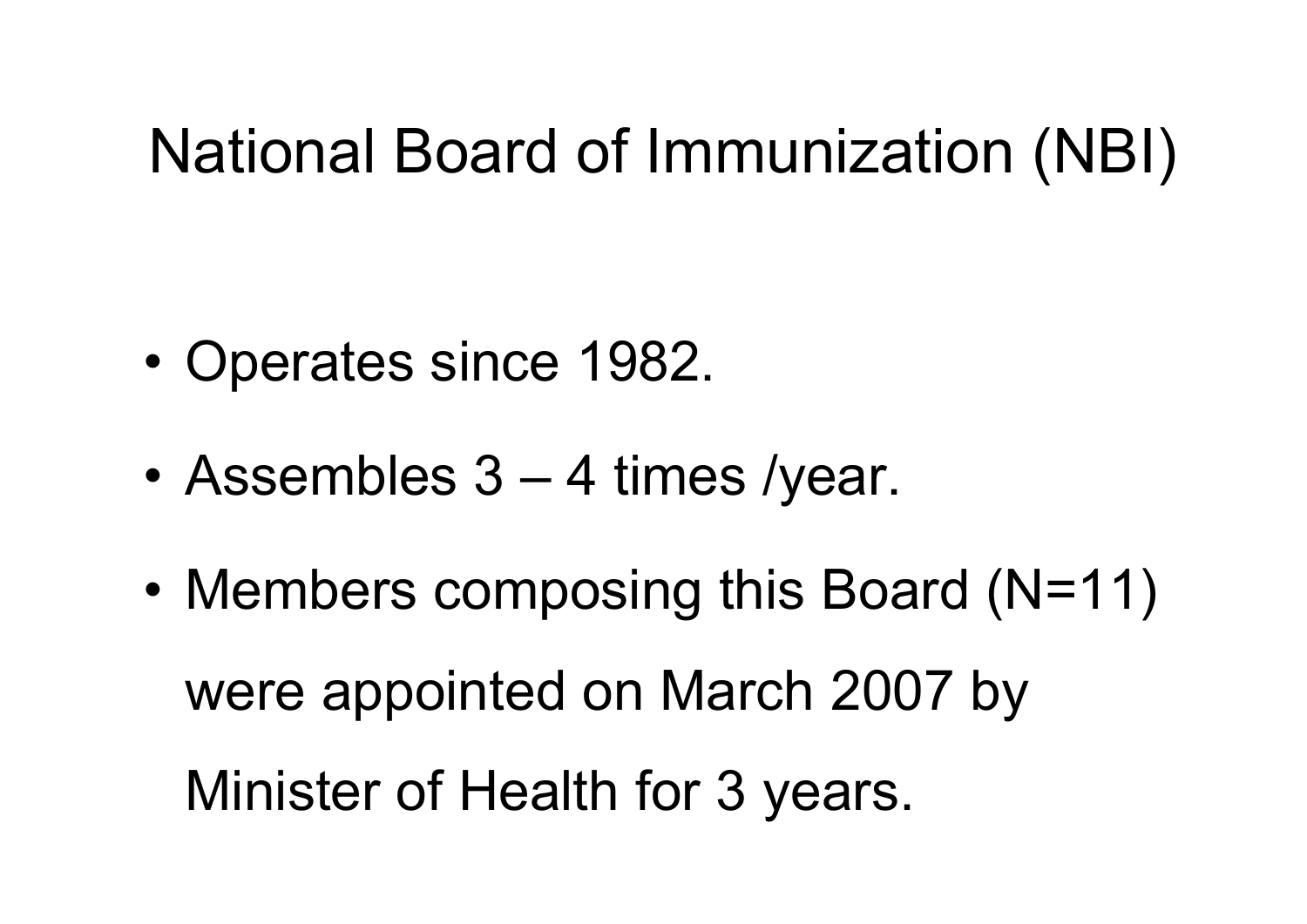### NBI members

- Six Professors of Pediatrics.
	- A. Konstantopoulos, G. Chroussos, D. Kafetzis, V. Syriopoulou, F. Kanakoudi, M. Theodoridou
- Spala G.: doctor from Keelpno; responsible for the dept. of epidemiologic surveillance.
- Stratigakis M: Chemist, Hellenic Institute Pasteur.
- Violaki M: MOH
- Kirlesi A, Kehagiaki G: MOH, Dept. of Public Health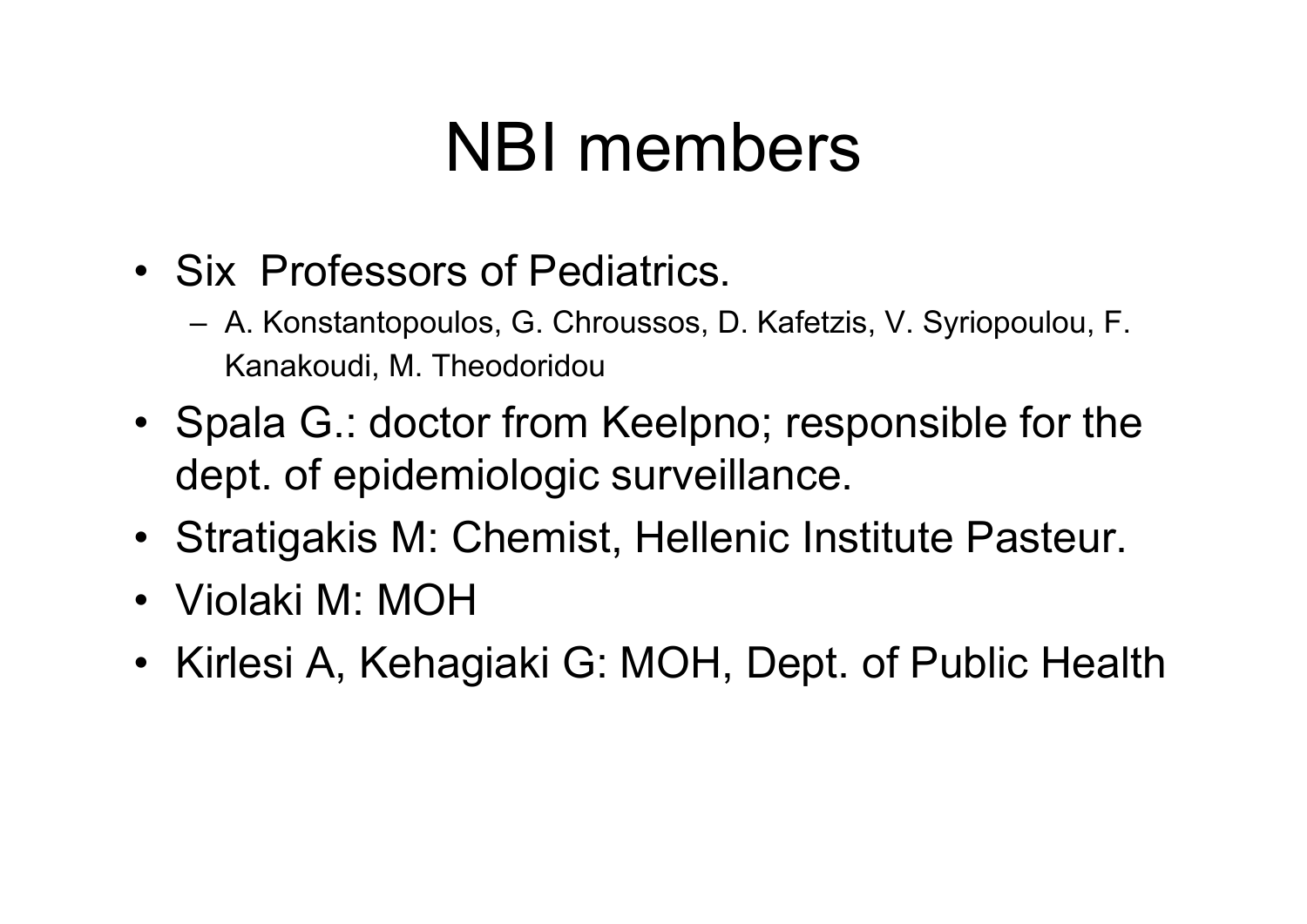# Tasks of NBI Advisory committee

- 1. Reviews the National Immunization Program and updates it according to WHO and EEC guidelines.
- 2. Reviews Immunization program for targeted patient groups.
- 3. Ensures availability of vaccines and IgG's.
- 4. Ensures distribution and preservation of cold chain, followed electronically.
- 5. Introduction of new vaccines.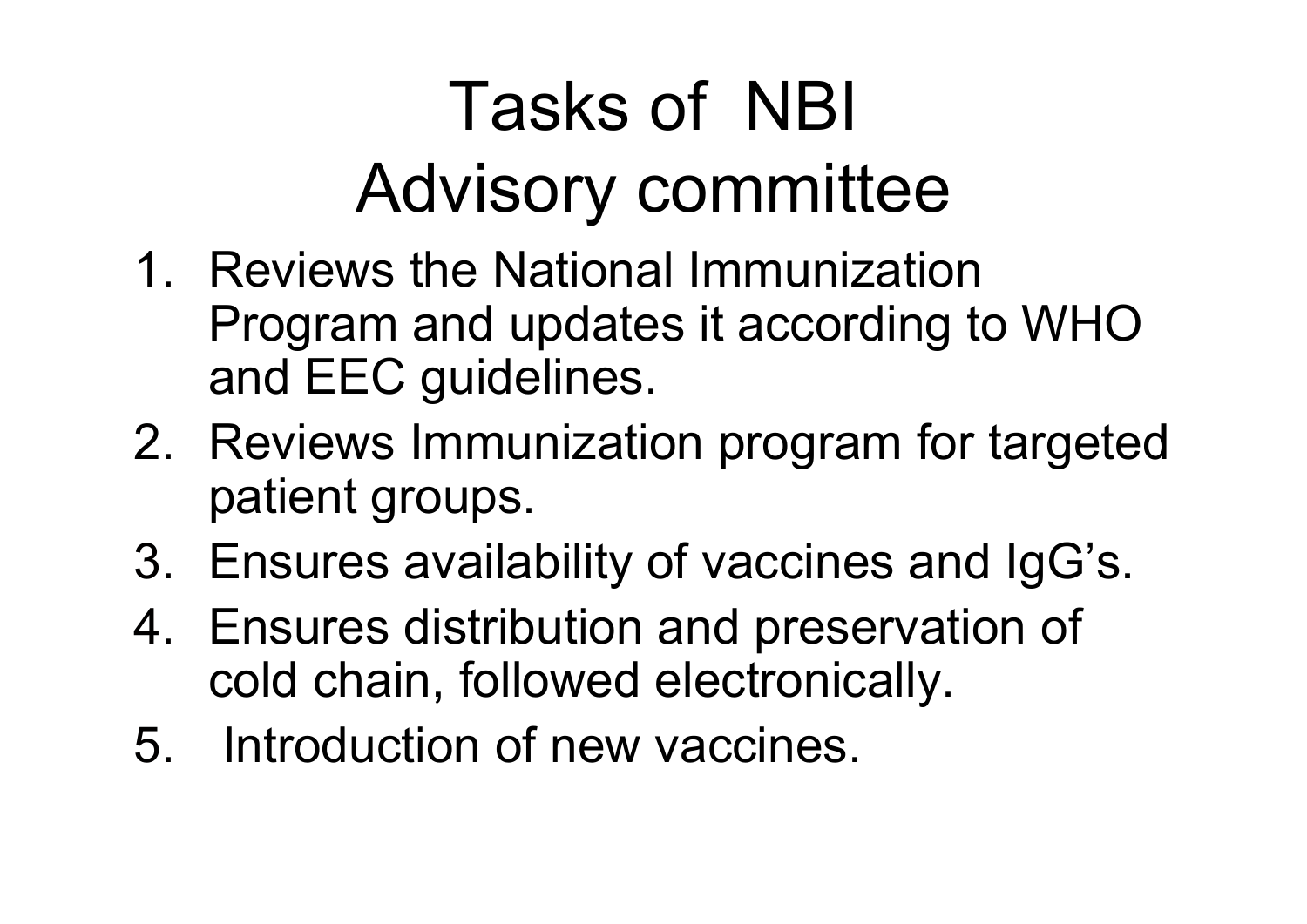# Hepatitis B vaccine – History (I)

- • 1982: Introduction of Hepatitis B vaccine in Greece and recommendation for Vaccination of high risk groups (HCW, IVDU, prostitutes, haemophiliacs, dialysis patients).
- Main reasons for failure:
	- $-$  Fear over the emerging HIV epidemic.
	- High cost of the vaccine.
	- Difficulty in assessing people at high risk.

Kattamis C and Papaevangelou G. Vaccine 1995.

Papaevangelou G. Vaccine 1998.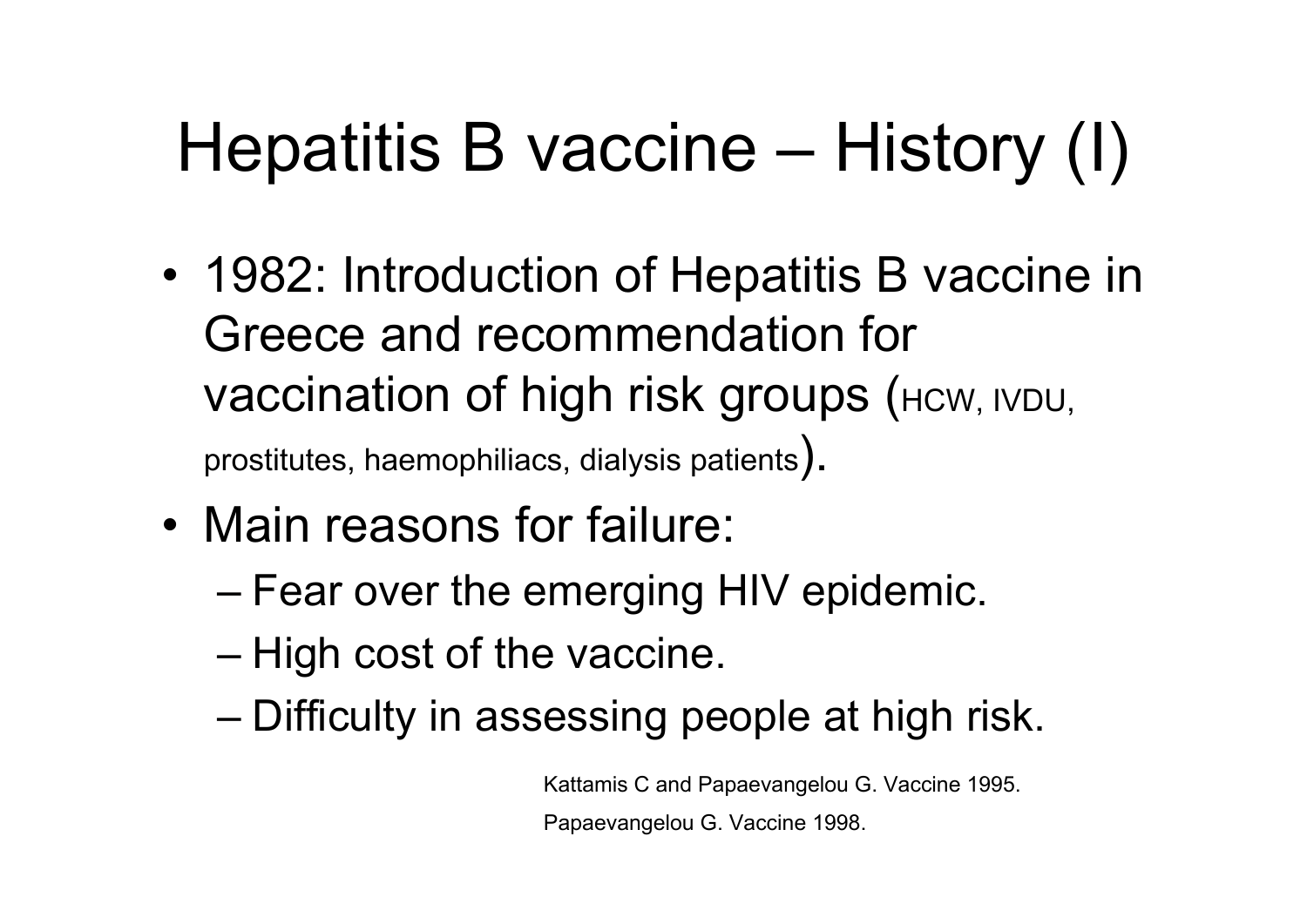## Source of acute HBV infection

| Source                  | Frequency % |
|-------------------------|-------------|
| Heterosexual            | 22          |
| Homosexual              | 12          |
| <b>IVDU</b>             | 14          |
| latrogenic              | 12          |
| <b>Post transfusion</b> | 5           |
| Unknown                 | 35          |

G. Papaevangelou Vaccine 1998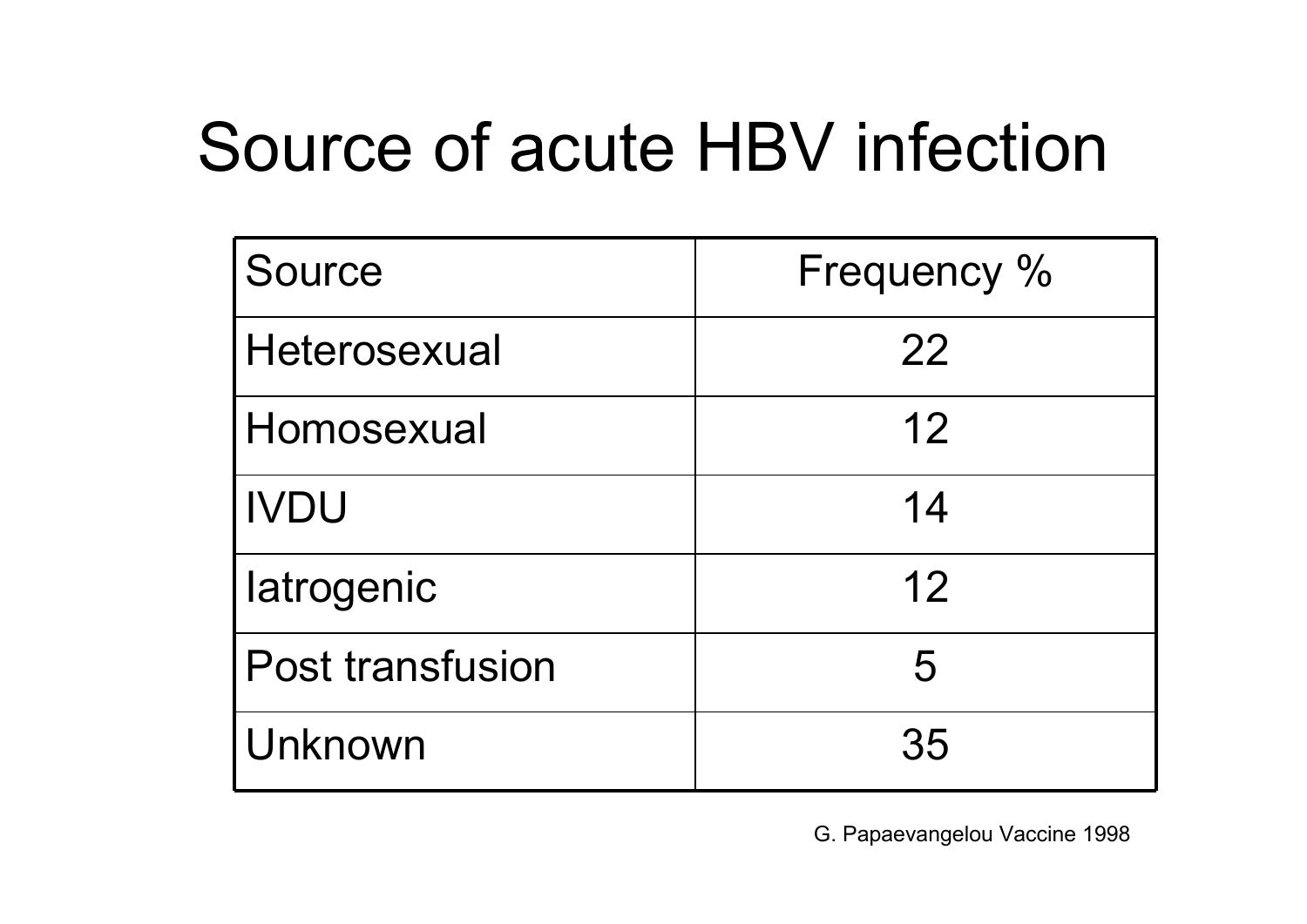## Hepatitis B vaccine – History (II)

- 1993: National Pediatric Society, Society for the study of liver and University Pediatric Dept. jointly started campaign for universal HBV vaccination of infants and adolescents.
- Government declares its intention to integrate vaccine into NIP; private pediatricians start to vaccinate.
- Source of vaccination in Greece:
	- – $-$  Private pediatricians  $$62\%$
	- Public health services 29%

G. Papaevangelou Vaccine 1998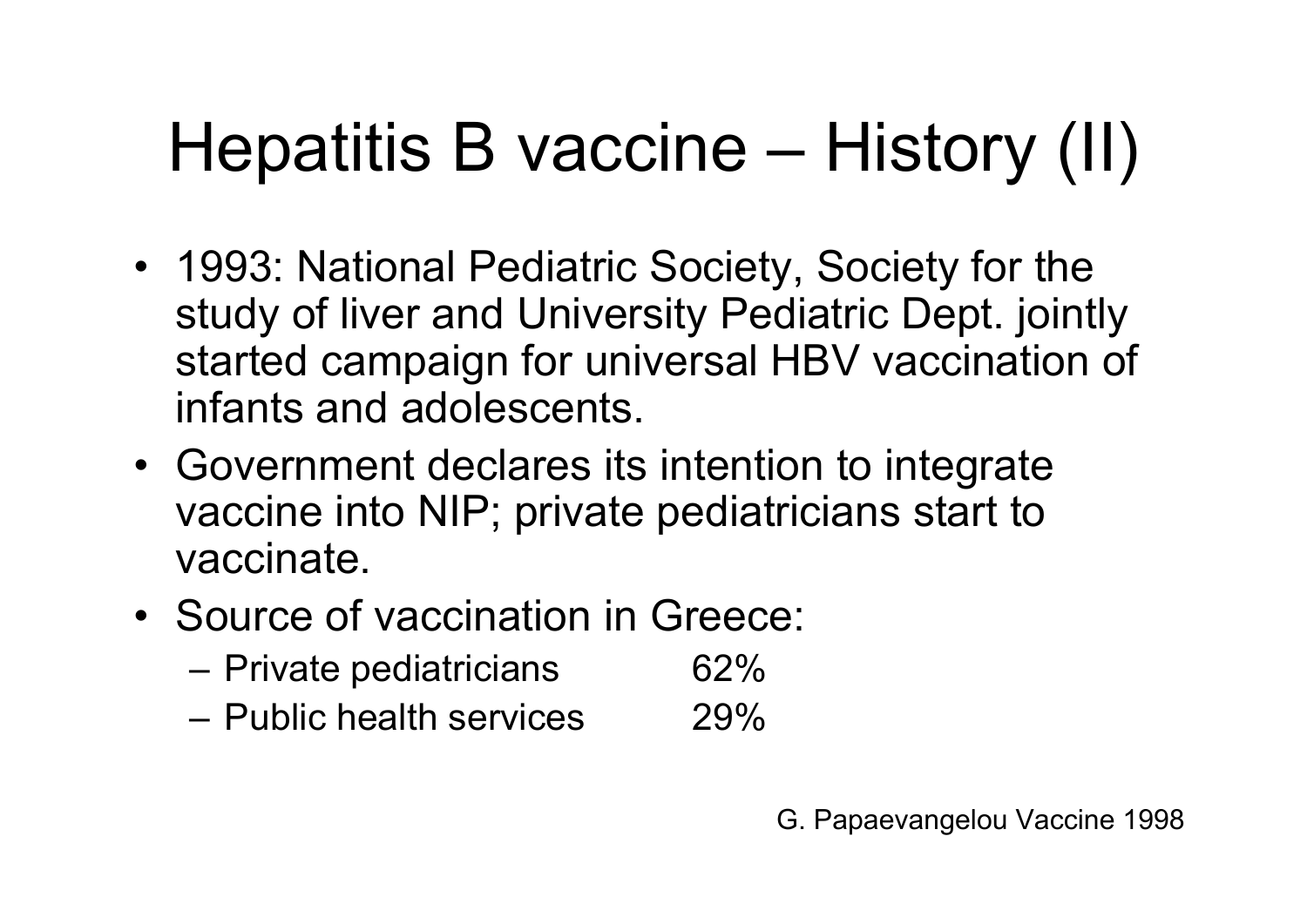### Hepatitis B vaccine – History (III)

- • Uptake of HBV vaccine among children entering primary school increased from 36.3% to 56.9% between 1995 and 1997.
- 1998: Hepatitis B prevention program started with universal screening of pregnant women and vaccination of infants.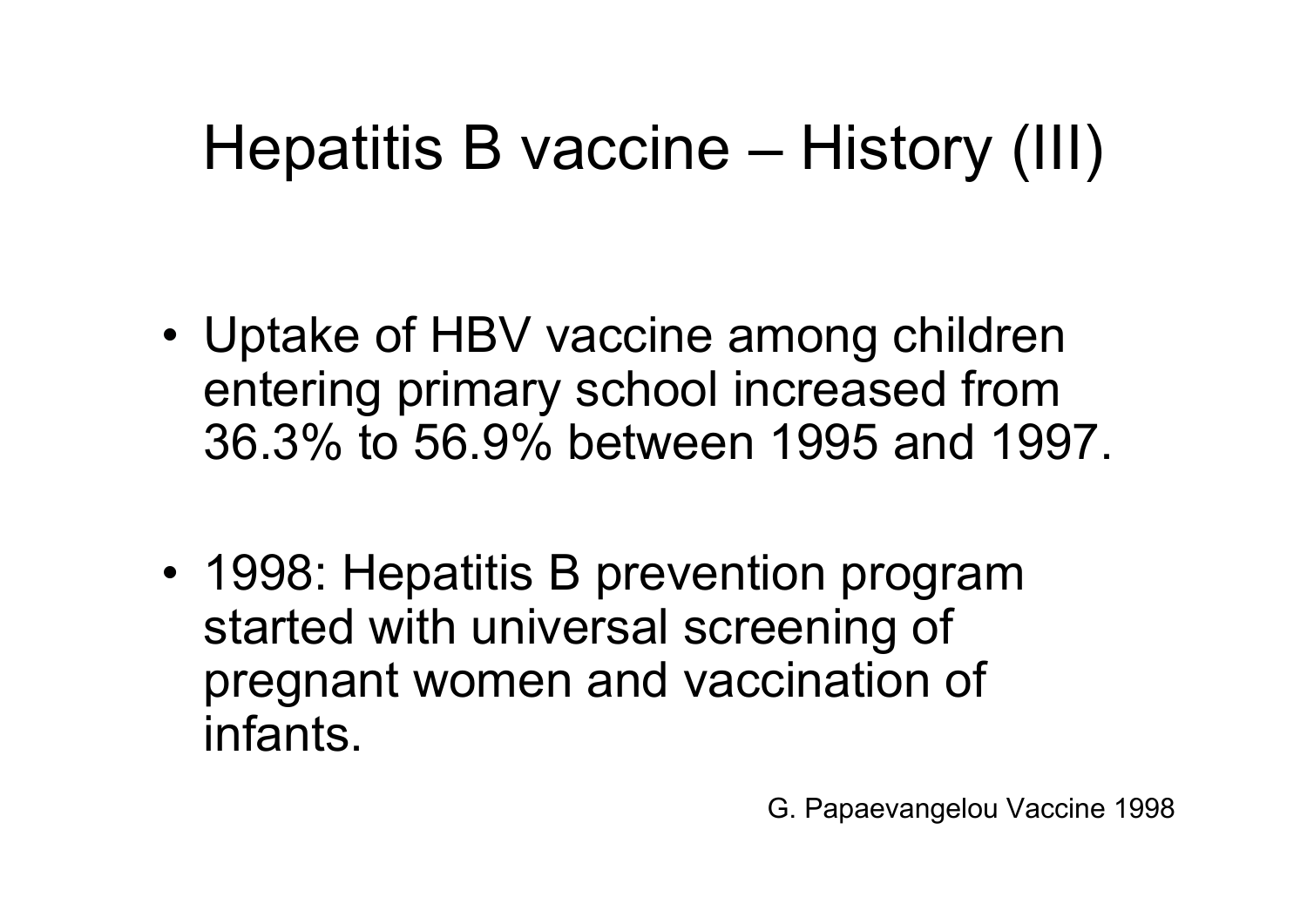## National Immunization Program

|                                                          |                    |         |                                                                    |                      |               |                                   | n o itin o mi oi i itin min mm n oitin min a it a potoota papaa napowaonot jia matota wat ny ipovy |                                         |             |                                       |                                            |                                                              |  |
|----------------------------------------------------------|--------------------|---------|--------------------------------------------------------------------|----------------------|---------------|-----------------------------------|----------------------------------------------------------------------------------------------------|-----------------------------------------|-------------|---------------------------------------|--------------------------------------------|--------------------------------------------------------------|--|
| Ηλικία                                                   | Γέννηση            | $1$ μην | $2 \mu \eta v$                                                     |                      | 4 μην   6 μην | $12$ μην                          | $15 \mu \eta v$                                                                                    | $18$ μην                                | $24 \mu$ ην | $4-6$ $\epsilon \tau$                 |                                            | 11-12 ετ   13-18 ετ                                          |  |
| Εμβόλιο                                                  |                    |         |                                                                    |                      |               |                                   |                                                                                                    |                                         |             |                                       |                                            |                                                              |  |
| $H$ πατίτιδας Β (Hep B)                                  | Hep B <sup>1</sup> |         | Hep B <sup>2</sup><br>$(1-2 \delta 6 \sigma \epsilon \iota \zeta)$ |                      | Hep B         |                                   |                                                                                                    |                                         |             |                                       |                                            |                                                              |  |
|                                                          | $Hep B3$ $Hep B$   |         |                                                                    | Hep B                |               |                                   |                                                                                                    | $H$ ep Β (όλες οιδόσεις)                |             |                                       |                                            |                                                              |  |
| Διφθερίτιδας, Τετάνου,<br>Kοκκύτη $(DTaP)^4$             |                    |         |                                                                    | DTaP   DI ar   DI ar |               |                                   |                                                                                                    | D T a P                                 |             |                                       | D TaP $T d^5$ (1 δόση/10ετία)              |                                                              |  |
| Πολιομυελίτιδας IPV<br>IPV <sub>6</sub>                  |                    |         | <b>IPV</b>                                                         | <b>IPV</b>           |               |                                   | <b>IPV</b>                                                                                         |                                         |             | <b>IPV</b>                            |                                            |                                                              |  |
| Αιμόφιλου τύπου Β <sup>7</sup>                           |                    |         | H ib                                                               | H ib                 | H ib          |                                   | H ib                                                                                               |                                         |             |                                       |                                            |                                                              |  |
| Μηνιγγιτιδόκοκκου C<br>$(MCC)^8$                         |                    |         | M C C                                                              | M C C                |               |                                   |                                                                                                    |                                         | M C C       |                                       |                                            |                                                              |  |
| Πνευμονιόκοκκου<br>(PCV) <sup>9</sup>                    |                    |         | PC V                                                               | PC V                 | PC V          | $PCV$ (PPV) <sup>10</sup><br>PC V |                                                                                                    |                                         |             |                                       |                                            |                                                              |  |
| Ιλαράς, Παρωτίτιδας,<br>$E$ ρυθράς (M M R) <sup>11</sup> |                    |         |                                                                    |                      |               |                                   | M M R                                                                                              |                                         |             | M M R                                 |                                            |                                                              |  |
| $A$ νεμευλογιάς (Var) <sup>12</sup>                      |                    |         |                                                                    |                      |               |                                   | V ar                                                                                               |                                         |             |                                       |                                            | <b>Var</b><br>$(2 \delta 6 \sigma \epsilon \iota \varsigma)$ |  |
| $Φ$ υματίωσης $(BCG)^{13}$                               |                    |         |                                                                    |                      |               | Mantoux                           |                                                                                                    |                                         |             | M antoux <sup>13a</sup><br><b>BCG</b> | $M$ antoux <sup>13<math>\beta</math></sup> |                                                              |  |
| Ηπατίτιδας Α<br>$(Hep A)^{14}$                           |                    |         |                                                                    |                      |               |                                   |                                                                                                    |                                         |             |                                       | $Hep A$ (2 δόσεις)                         |                                                              |  |
| $Γρ$ ίππης (INFL) <sup>15</sup>                          |                    |         |                                                                    |                      |               |                                   |                                                                                                    | IN FL $(\epsilon \tau \eta \sigma$ ίως) |             |                                       |                                            |                                                              |  |

ΕΘΝΙΚΟ ΠΡΟΓΡΑΜΜΑ ΕΜΒΟΛΙΑΣΜΟΝ - Χρονοδιάνοσμμα Εμβολιασμών νια Παιδιά και Εφήβους

**Ε ικ . 1** *Χρονοδιάγραμμα εμβολιασμώ <sup>ν</sup> για παιδιά και εφήβους*

Τα εμβόλια κάτω από τη διακεκομμένη γραμμή συνιστώνται για επιλεκτικό εμβολιασμό (βλέπε επεξηγήσεις της εικ. 1)

Εύρος ηλικιών διενέργειας του εμβολιασμού. Στην παρένθεση αναγράφονται οι δόσεις του εμβολίου που γίνονται σ' αυτό το εύρος ηλικιών, όταν είναι περισσότερες από μία. Το εύρος ηλικιών διενέργειας του εμβολιασμού δίνει τη δυνατότητα να χρησιμοποιούνται μονοδύναμα ή πολυδύναμα (συνδυασμένα ) εμ βόλια ή /και συνδυασμός μονοδύναμων -συνδυασμένων

Εύρος ηλικιών διενέργειας του εμβολιασμού όταν αυτός δεν έγει προηγηθεί κατά το συνιστώμενο σγήμα ως προς την ηλικία και τις δόσεις (βλέπε επεξηγήσ εις πινά κω <sup>ν</sup> 5 και 6)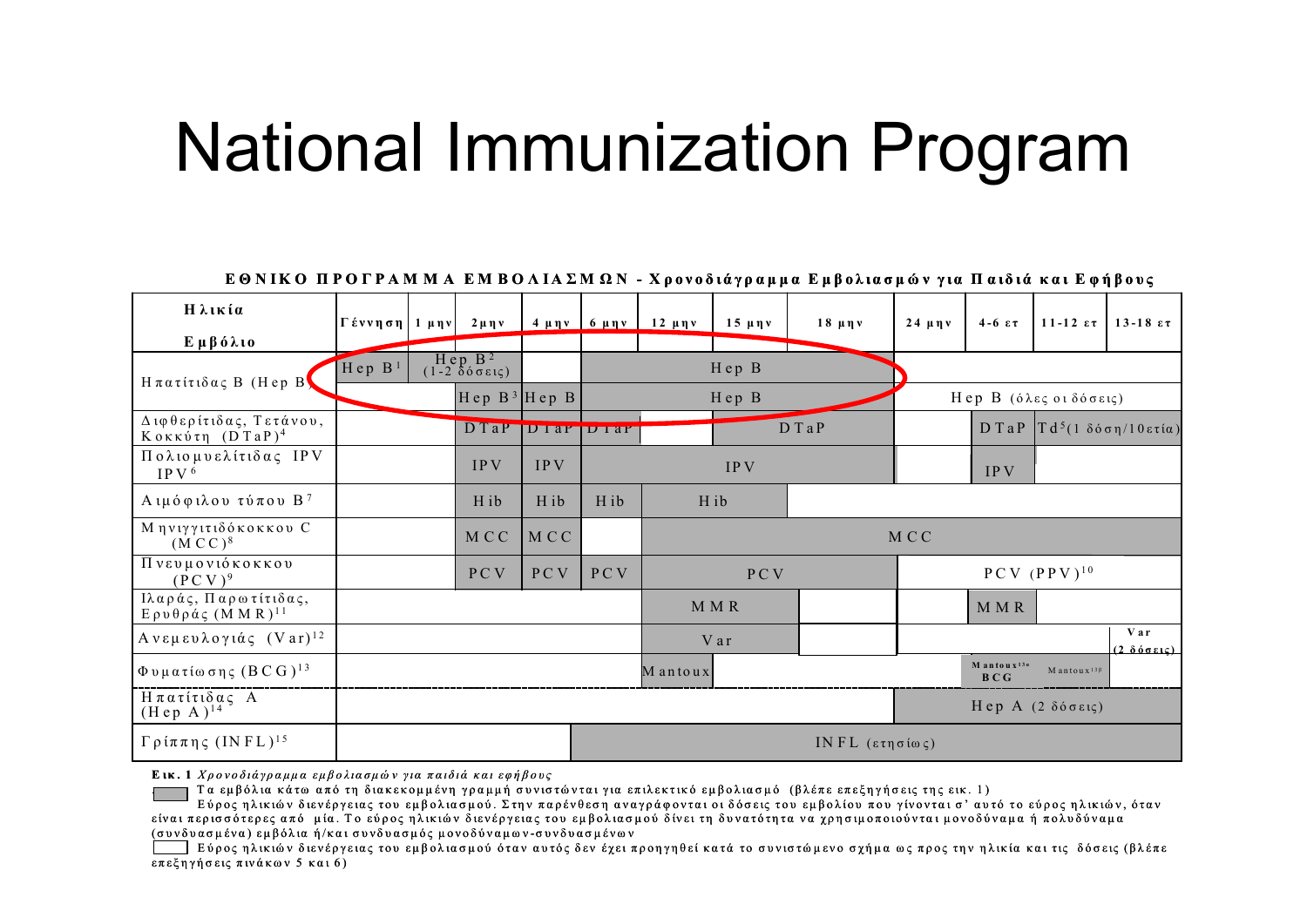#### Hepatitis B vaccines available in Greece

- Monovalent:
	- Engerix (GSK, 10/20)
	- Fendrix (GSK) (immunocompromised)
	- HBV-Vaxpro (Merk, 5/10/40)
- Combined:
	- Procomvax (Merk, Hib/Hep)
	- Infanrix-Hexa (GSK, DTaP-IPV-Hep/Hib)
	- Infarnrix-Penta (GSK, DTaP-IPV-Hep)